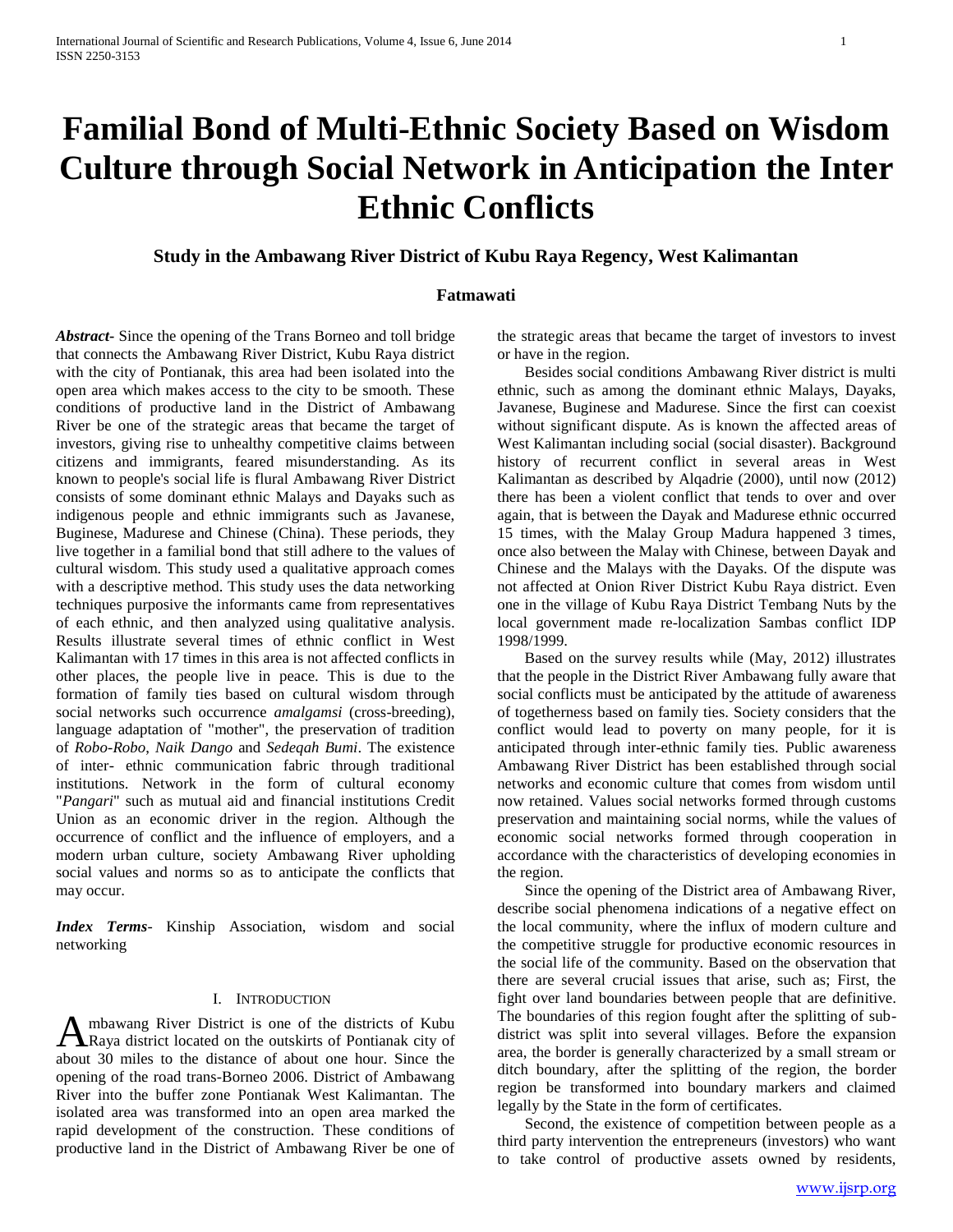especially in the strategic region. Unfavorable conditions cause streotipe and social jealousy among villagers when investors began to take control of land belonging to residents. Potential residents increasingly powerful social vulnerability when living area space more narrow controlled by the employer. This condition if there is a trigger, could lead to disastrous social (social disaster) form of open conflict.

 Moving on before the occurrence of the phenomenon of social conflict among the citizens of one of the alternative concepts presented between people are rebuilding that began tenuous family ties through social networking systems and economic culture in which individuals tied into the network, each of which has its function and role and interdependence, as such areas are considered to have the potential social disaster ( conflict ) is glued back through the strengthening of social networking groups.

#### II. METHODS

 This study used a qualitative descriptive approach with consideration to describe the bond of brotherhood multi ethnic society based on the wisdom Ambawang River District Kubu Raya Regency. The target of the research community is a multiethnic society of some representatives of ethnic Malay, Dayak, Javanese, Madurese, Buginese and some other ethnics include community leaders and government in Ambawang River District. Research data collection techniques using nonparticipatory observation techniques to observe the shape of Kinship ties between different ethnic groups based on mutual respect, trust each other. At the time of data collection conducted in-depth interviews (depth interviews) to target consisted of each ethnic group represents. Processing and analysis of data using qualitative analysis. Context qualitative studies as described by Alwasilah (2003:79) describes the qualitative approach went on a factual event that comes from shared experience. The collected data is analyzed and processed into a specification of a more simplified formula so easily interpretable. Analysis of the data here provide clarity of meaning of any observed phenomenon based on the quality of the data obtained, Clarified by Muhajir (1998:67).

 Qualitative Data interpreted basis of the depth data in the analysis. Moving on from the context of this study is the interpretation and analysis of multi-ethnic society when it binds to a sense of kinship based on wisdom in the form of cultural and social network social networking economy. The final stage to determine the validity of data through triangulation techniques to verify the resource persons, informants and relevant studies.

#### III. RESULTS AND DISCUSSION

## **3.1 Description of Society existence in Ambawang River District**

 This discussion topics analyzed two categories, namely; The first category descriptions discuss the state of the population, migration history of the dominant ethnic group in the district Ambawang River. Migration exposure represented by some ethnic Malays, Dayaks, Java, Madura, Buginese, and Chinese so as to form social relationships in the region

Ambawang River District. The second category is discussed patterns form a familial bond and form social networks and economic culture in multiethnic societies Ambawang River District in anticipation of ethnic violence in West Kalimantan.

 Preview River District Ambawang based on data from Profile Ambawang River District in 2011, the current number of villages are still included in the Ambawang River District consists of 13 villages. Based on these changes, now is the River District area Ambawang geographically divided into 13 Village, which is Durian, Simpang Kanan, Puguk, Bengkarek, Piang Stake, Stake, Kuala Ambawang village, Central Java village, village Matches, Lingga village and Village of Five Roba, villages namely Mega East. Since the formation of Kubu Raya district, sub-district Ambawang River, consists of 13 villages, 63 sub-villages, 71 RW and 323 RT. Based on population growth in the River District in 2012 Ambawang is based on statistical data Ambawang River District amounted to 68,724 people, consisting of a population of 35,011 men while the female population were 34,163 inhabitants with 14,496 households. Population growth is quite rapid in Ambawang River districts, this is due to the migration of people with a wide range of purposes including government housing, marriage and work. In Administrative Ambawang River District is one district located in Kubu Raya regency government area. This district directly adjacent to the city of Pontianak and Sanggau. In addition, Ambawang River District is located across the lane Trans Kalimantan road that connects directly from Pontianak to other districts, so that it can be said as one of the strategic areas.

 Profile Ambawang River District 's multi-ethnic, interethnic relations are well established from the beginning when they settled in the region. Preview plural society in some Ambawang River District consists mostly of ethnic Malay community groups, Dayak, Buginese, Java, and Madura. The relation between the ethnic groups generally lasted quite well, because there is almost no dispute that means, it can be seen from the history of the migration of several ethnic groups with different backgrounds to encourage them to move to this area to make a living so they raised awareness among to establish a good relationship with other ethnic groups. The relations derived from the migration of ethnic groups, including:

# **1. History of Malay Ethnic Group Migration**

 One of the Malay ethnic group native of West Kalimantan, if traced from the oral tradition, in the old days about 90 percent of the ethnic origin of the Dayak ethnic Malays, when converted automatically turned into Malay ethnic identity, the existence of ethnic Malays synonymous with Islam. According to Al Qadrie (2000) The origin of the existence of ethnic Malays in West Kalimantan cannot be separated from the relics of several kingdoms that once existed in West Kalimantan, such as Pontianak Sultanate, the Sultanate of Sambas, Kingdom of Matan in Ketapang, as well as several small kingdoms (Panembahan) contained in some districts like Mempawah, Ngabang, Sintang and Putussibau. Based on the analysis the authors that the deployment of more Malays dominate in coastal areas in some districts such as District Kayong, Ketapang, Sambas, Mempawah, Kubu Raya, Pontianak and Kotib Singkawang, is no exception to spread Ambawang River District.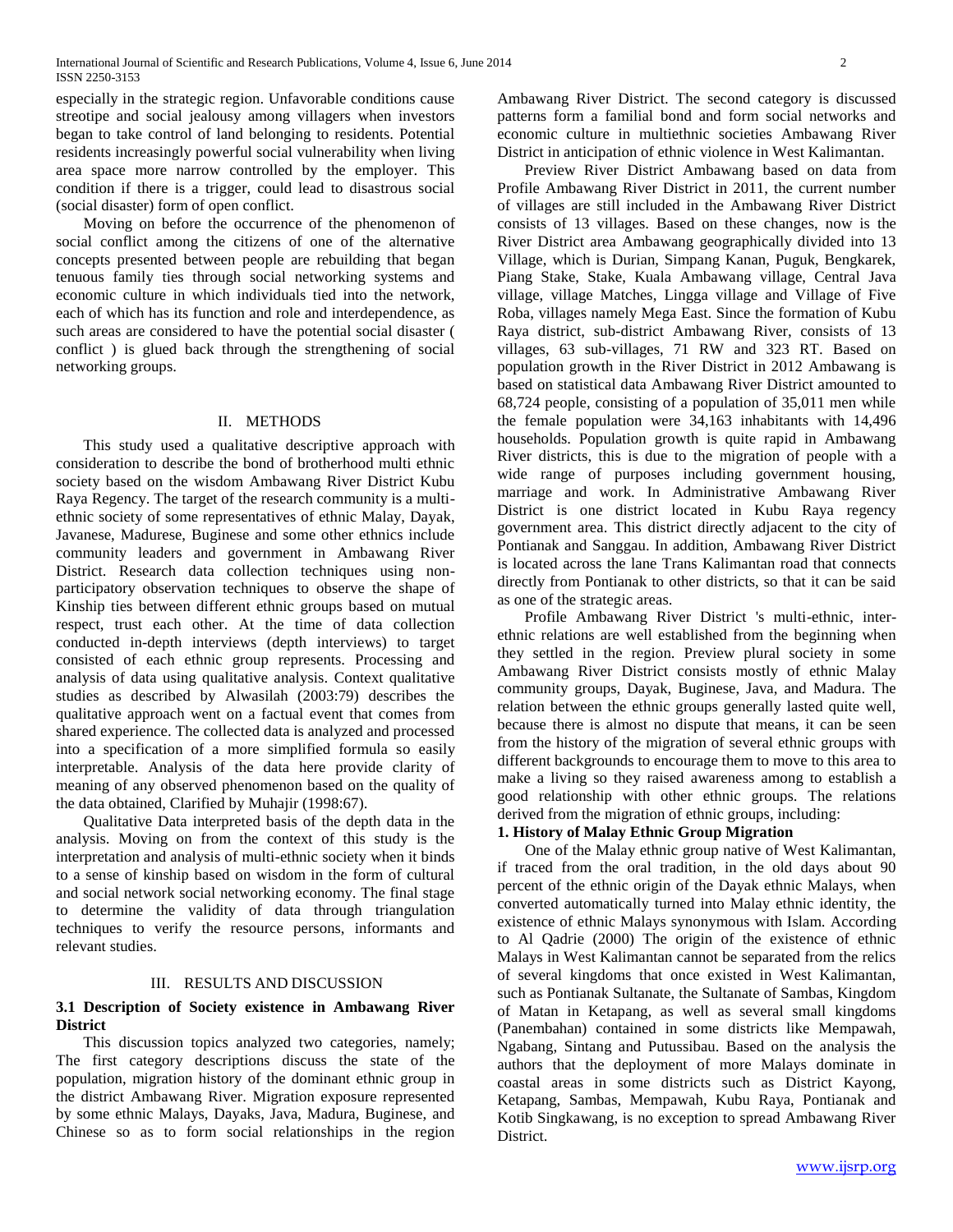According to the stories of some of the elders spread of Malays Ambawang River District, came from some old people from Pontianak District of East Village shoals around the early 1900's. The origin of the Malays when parents open forest land for farming. According to them even though we have family in Pontianak, parents have the desire to farm. At first the parents and friends compatriot open forest. Previously parents often return to "Kampong in Shelf", but since that time the transport pathway through the river and use a sampan (small boat), then for a place to stay while their parents make a hut, then when back to Pontianak takes a long time about 4 or 5 hours drive. Eventually we rarely go to the village and settled until now.

 When we opened the land and farming, we feel very good relations between people. We worked together to clear the forest. We do not question the origin of which tribe. We actually felt already know each other and become a family feel. If there is among people who are sick or ask for help, and work together with us to help. Similarly, if we sell agricultural products to sell to the city together using a canoe. In the past there has been no road, all paths through the river called the River Ambawang. After the government opened the road around the early 1990's the river path is rarely done, since the people here started to use a landline. A large part of their existence in the village of Ambawang Kuala, Desa Jawa Tengah, Mega Timur, Simpang Kanan and Korek village.

# **2. Historical Migration of the Dayak ethnic group**

 Dayak ethnic is one of West Kalimantan natives after ethnic Malays. According Maunati (2004) the existence of Dayak ethnic is divided into several sub-tribes more or less around 300 sub- tribes. However, generally speaking, there is divide four, seven or 12 major sub-tribes. For example Kenedi divide it into six major groups, namely the Kenyah-Kayan-Bahau, Ngaju, Dayak Darat, Klementan-Murut, Iban, and Punan. It is estimated that they have a common origin that is derived from a common ancestor.

 The existence of ethnic Dayak in Ambawang River District is located in the village of Matches, Linga, Stake Piang, and Bengkarek. The origin of the search from their family tree Dayaks described by informants revealed that the Dayak community is located in this area, come in groups originating from former refugees "war" (ethnic violence) are in districts Establish. The conflict between the Dayaks and ethnic groups of China (Chinese) when fighting over gold mines in Monterado sources.

 Based on the oral narrative of community leaders, the arrival of the first group of Dayaks, comprising about 19 heads of families Dayak sub Kanayatn chaired by Ne Oto and Ne Nyabankg around 1820s. They are given by the location of Pontianak Sultanate at that time to occupy Ambawang River region. Their coming purpose was in Kuala Kuala Ambawang or Pantak Ambawang, and by the time they opened land for cultivation. Intermittently, few months later to expand into the region moves toward the river edge, and boundary between the village and Kuala Ambawang Durian approximately 5 KM. Once settled they founded Radankg (Long House), and began to clear land for cultivation or "bahuma" (farming).

 In few years later in the 1830s estimated that, some Dayak people expand to regions like Sempang penghuluan Ambawang River today called Simpang Kanan, and Kalimantan currently Piang called Pasak Village and the Village of Lingga. As with the arrival of their first, second expansion is also clear land for cultivation and farming, then they Kuala Ambawang village. The arrival of the third wave of about 38 heads of families led by Ne ' Jaya and Ne' Paraya, their stopover destination is their relatives who had come first. The first is Kampung Teluk Dalam today called Hamlet Paraya Jaya, Desa Lingga, the transition, and Simpang Right). The arrival of the group also aims to clear land for cultivation, farming and rubber tree planting, and subsequently be performed livelihood for generations.

 The oral narrative as the analysis of inter-ethnic social relations. According to some community leaders in the study site, the information obtained as follows, that at the beginning of the city of Pontianak, Sultan Syarif Abdurrahman Al Qadrie established a policy that the Dayaks were given the freedom of establishing settlements in north palace is located along the River Ambawang. They live and make plantations around the River Ambawang like Kuala Ambawang, the transition, Puguk, Retok, Lingga and so forth. According to information from several community leaders in this area, rubber is a commodity that is the main attraction of some ethnic groups and migrant communities such as Javanese, Buginese and Madurese Ambawang to come to the river to try to find a new livelihood by farming.

 Madurese community population in this region quite a lot and growing rapidly. Their existence begins with the arrival of some of the Madurese who came to work as laborers on rubber plantations Dayaks. One of the specialties of workers Madura This is making trenches, which are essential in plantations in the low areas. According to Mr. Solomon, the arrival figures Madura Rifai (deceased) was the first immigrants from Madura came in Korek village around 1920. As for the other villages have no Madurese as a rubber plantation workers. This is a forerunner in the Village Community Madura Korek. Most of the village community in Madura Korek initially come directly from the island of Madura, before settling in the village of Matches to live in other places like the Gulf Pakedai.

 The development of ethnic Madurese came as laborers of rubber plantations owned by Dayaks, next group came in Korek village as traders brought some cow from the island of Madura about 1970s. Increasing population of ethnic Madurese community since the close kinship system, which is reflected in the term Teretan (immediate family). Residents Mandura accommodate relatives of ethnic Madurese in overseas, giving land for cultivation, thus speeding Madura in the number of members in the region. Besides being very little Ethnic Madurese families who followed the family planning program (KB). Most of the population are ethnic Madurese in East Mega village and village Puguk, Bengkarek and Pasak Piang. The interesting thing is that while in other places at the same time have experienced communal violence several times, the same community in the village of Korek and Lingga villages never be influenced to commit acts of violence involved the two ethnic groups.

#### **4. Migration History of Javanese ethnic group**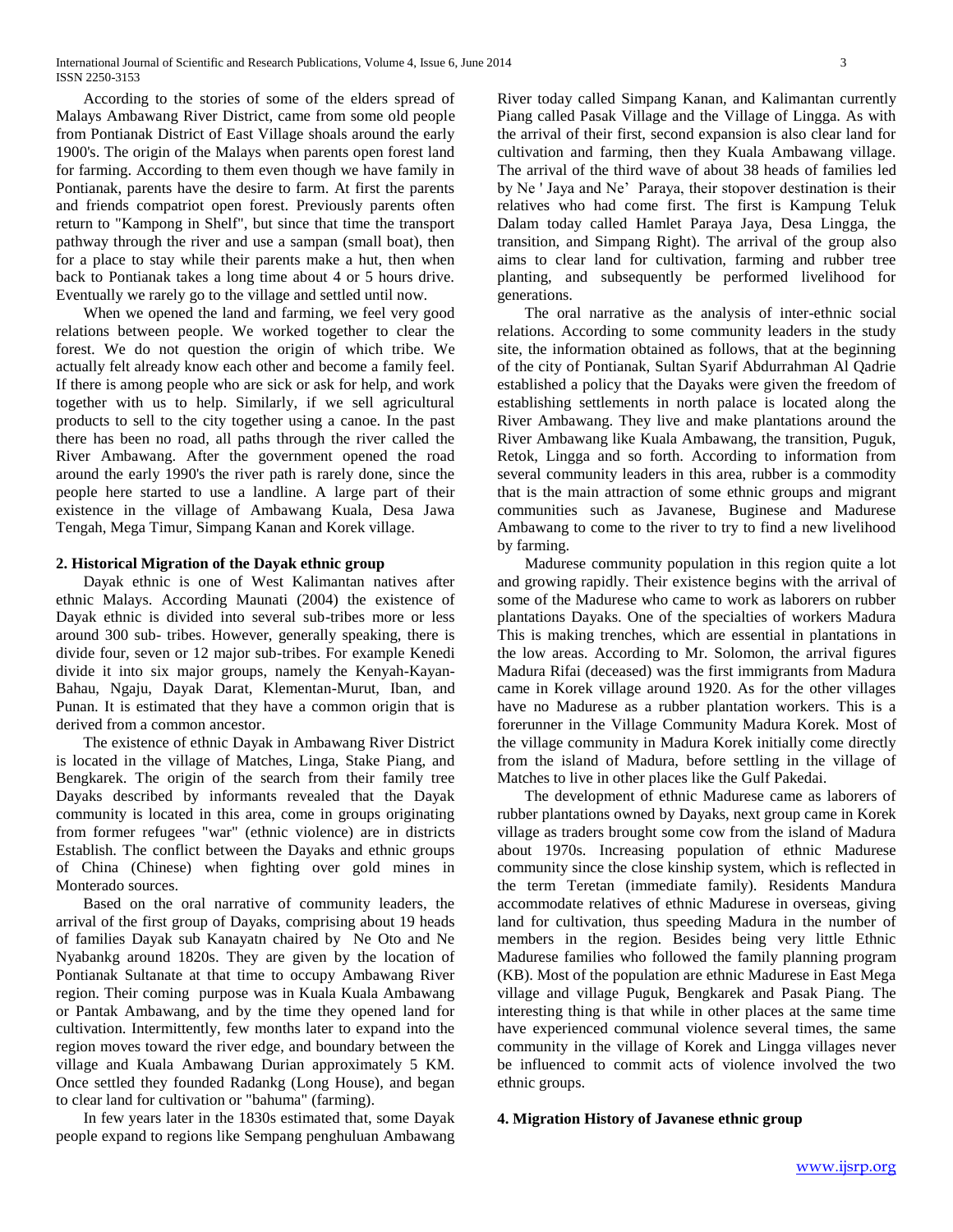Migration of Javanese ethnic group was looked at the obviously village in Central Java, it is evident from the compositions residents in this village is a community that is largely derived or descended from Javanese ethnic group. Based on the interview with the father Sudarso, community leaders in the village of Central Java, said that according to Javanese history first came to River Ambawang to explore the forest that lies between the Landak River and Ambawang River. Naming village in Central Java was not caused by the Central Java who came to the village because the village mepainkan located between two rivers, the village called Village of Central Java. Thus the Javanese who came to the village from Central Java and East Java.

 The origin of the village of Central Java by stories of elders in the village comes from the arrival of the father Purbo Sudiro and his entourage as many as 12 people came from Kebumen Yogyakarta in 1910. They go directly to the River Region Ambawang. The goal is to open up new agricultural land. First of all, to explore the forest and open shortcuts. In 1912, a group of Java coming chaired by Mr. Hasan Gendon and they soon joined the first group. The delegation Purbo Sudiro father and Mr. Hasan Gendon received local community. Their arrival to help the local community to open a new land. After obtaining permission from the local community, the main activity is to open farmland with fields of rice cultivation, planting fruits. Among the growing crops, they also grow rubber. In the following years of their family of Java following the river to Ambawang and soon joined assist working farms and plantations. The arrival of the Javanese from Central Java, Yogyakarta and East Java village continually resulted in the wilderness had become a new township coming from Java. The existence of ethnic Javanese village located in Central Java, Sungai Ambawang village and Desa Simpang Kanan.

 On arrival the first group, Mr Purbo first Sudiro do is make cottage residence. The cottage as a place to accommodate people arriving and transit. Among the residents there who suggested that the cottage was made marquee witness the arrival of Javanese history first. Subsequent developments were made larger cabin and changed into the pavilion building (sort of shaped hall building). The pavilion as a meeting and events center villagers until now. Javanese people overseas is bringing culture or customs of Java. According to the father Sudarso (Java elders who came to the River Ambawang 1960), that people still use custom Java. At that time the village like a Javanese village. All residents using the Java language and Java clothes, also the activities of marriage, birth, traditional ceremonies such as everything Javanese month of Suro. The customs preserved until now. For people longing Java at that time, they made a bevy of puppet art, dance, music and art studio called Campur Sari.

# **5. Migration History of Buginese Ethnic Group**

 In general, people only know as a Buginese ethnic as the native of Sulawesi, then each person who comes from Sulawesi is called Bugis. The arrival of Bugis ethnic inseparable their arrival in Pontianak regency Mempawah regency on the 18th. Bugis ethnic easily blend with the locals, and then interbred with the locals Malays and Dayaks. When hosting a crossbreeding with Dayak ethnic, religious and cultural influences

through strong, Dayaks do conversion to Islam. Strong customs inherent in Bugis ethnic acculturation to occur between indigenous (Malay) with ethnic Bugis, then at this time the custom indigenous of Malays Mempawah identical to Bugis ethnic customs.

 As its known that Buginese have a maritime culture of sailor. They wander the seas come to affect the islands of the archipelago are located on the coast. After staring them in an open area and agricultural plantations including palm, rubber, fruits and agricultural crops. No wonder in some coastal areas inhabited by the Bugis, there is no village names are derived from the Bugis, like Kampung Bugis, Kampung Wajok, and Manambon Daeng village. After a long time and then ethnic Bugis in Mempawah who are migrating to the district of Ambawang River around the early  $19<sup>th</sup>$  century. They followed the coast beach with a small boat anchored in the river until the Landak River. Their arrival was received by the locals that the Malays. Their existence is accepted as bound by a common faith (Islam) and was at that time the Malays need workers to work on farms. As the new comer they must be diligent in order to be accepted by the locals. Malay ethnic melting pot with ethnic Bugis after a few generations ethnic Bugis becomes ethnic Malays. Their existence side by side with them Malays in Ambawang Kuala Village area, Village of Central Java, Mega Timur and Simpang Kanan.

# **Family Ties Based Social Network and Multi Ethnic Economic Community in the River Ambawang District**

 The geographical position of Ambawang River District is bounded by the river Ambawang contact one village to village. The area through which the river path called the front region, while areas that were not covered by the path of the river including the back or in the region. Front region used for the township-village residents, partly planting horticulture. People who were in the rear area (inside) is used in addition to housing residents also cater horticulture crops and plantation crops of rubber. After the opening of the Trans Borneo, the area was turned into an area of the back of the front section into a new township, and became the new administration office was located at the back of the village, this time moving to the front, as well as moving the elementary schools, health centers, shops owned by residents. Currently transport lines more smoothly and more quickly, if the water through the water using a motor travel time to the village one village to another, take between 2 to 6 hours drive. Given the Trans Kalimantan and Kapuas II bridge toll to get to nearby villages, using relatively fast travel time, between 1 to 3 hours drive. The villages are now already changed the rear that is located relatively far from the land, then to go to the village still use water vehicles. Currently villages located in the area (river channels), some of which made the roads connecting them, making it easier for citizens to move toward one village to another village, or go to the city.

 Among the isolated villages and dense forests, this time after the highway became impassable strategic region. Looking ahead Ambawang River District is a buffer zone development and widening of Pontianak city. Moreover, since the opening of the road trans Borneo, then Ambawang River District will be transformed into a new city, complete with infrastructure like a city. As a result the villages through which the highway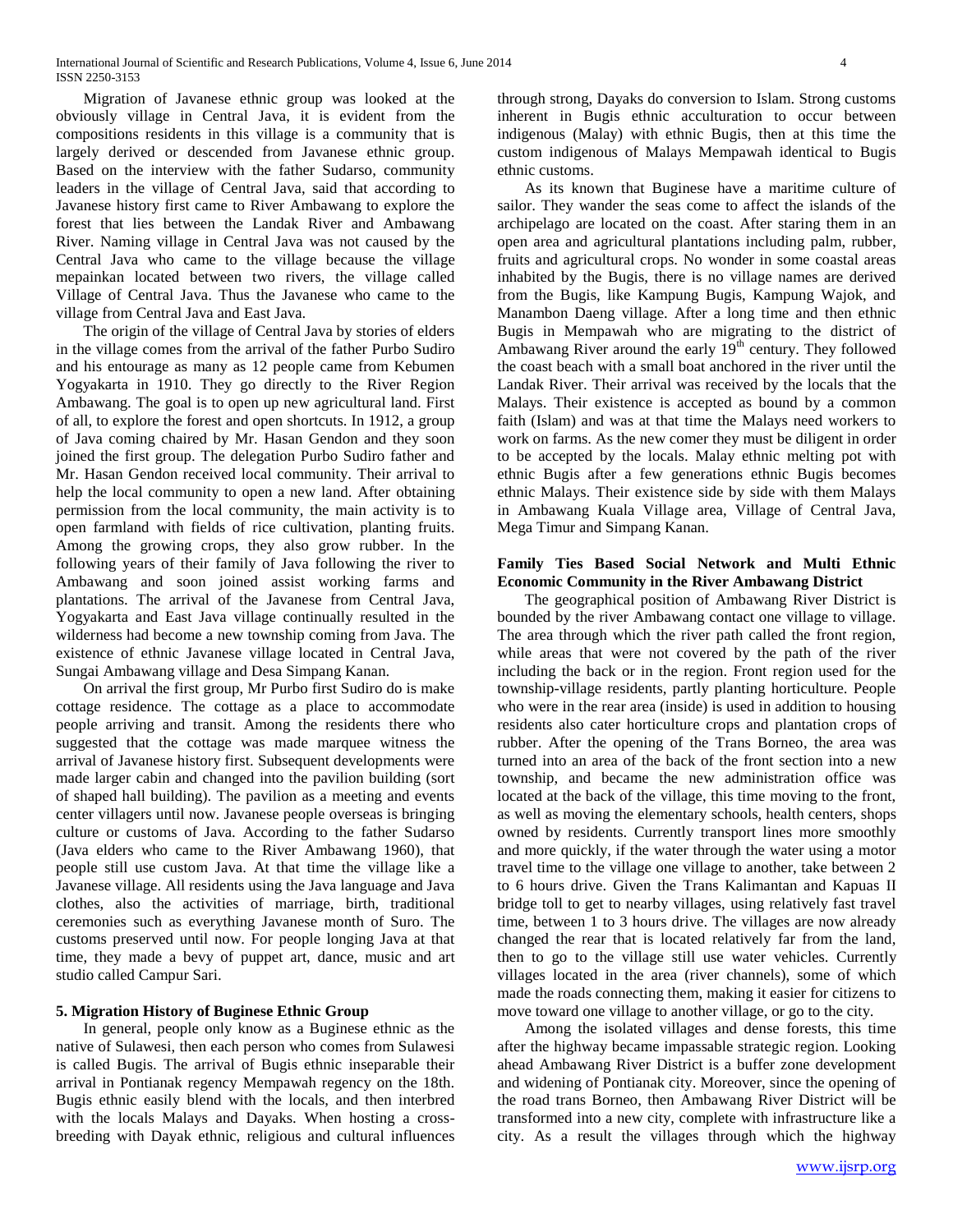becomes the target of entrepreneurs to open new businesses. According to some residents, resident lands on the fringes of the highway to the ownership has changed hands to the entrepreneurs. If at this time look like a Ambawang River District has become a suburb of the city of Pontianak buffer. As we know though is plural districts Ambawang River area free events including ethnic conflicts in West Kalimantan. Some communal events characterized by inter- ethnic conflict in West Kalimantan by Al Qadrie (2000) including 1967-1968, 1977, 1983, 1996-1997, 1999, 2000 and 2001, there are problems of inter-ethnic relations and the spread between the points violent events 1967-1968, 1977, 1983, 1996-1997, 1999, 2000 and 2001. There are exceptions in some spots, the places where the ethnic community groups not only passively involved in the form of collective violence but actively oppose such acts of violence and have established good relations between ethnic groups there.

 Based on the description, as it provides confirmation that several villages in the district area Ambawang River is an exception that is not the point of social conflict and should receive reinforcement - reinforcement in the hope of those communities to continue to build a sustainable culture of peace that the next stage can be shared cultural roots of the various ethnic groups living in the region and become an example for other regions. Besides family ties Ambawang River community can also prevent the influence of third parties who want to divide its citizens. The existence of family relationships across ethnic groups backdrop of a sense of community that is built. The shape of the familial bond more details according to the conditions described in the field:

# 1. Familial Bond through Social Cultural Network

 The focus of the following study is the of social and cultural life such as multi- ethnic Malays, Dayaks, Java, Madura, Minang, Batak, Chinese, Bugis and other ethnicities. They coexist and produce polarization of social relations. When hosting social contacts, they have their own experiences, so that each life together and formed a symbiotic mutual cooperation mutual awareness groups, giving rise to a sense of kinship.

 This kinship is social capital in a multi- ethnic society. Familial bond can be formed through social networks, and characteristics of lack of trust between each other, by Fukuyama (2002) called "Trust". Meaning of trust is as expectations towards regularity, honesty and cooperative behavior emerging from within a community based on shared norms shared by members of the community. Patterns of social relationships hold social contacts based on the values and norms are adhered together to build awareness of kinship with, and as social capital resident in doing productive activities in order to maintain and build their village life. The following aspects of social bonding culture Ambawang River District residents are summarized below.

a. Social life through the Amalgamation (inter-marriages between ethnic).

 Due to intense social relationships both ethnicity is not uncommon cross-breeding. The occurrence of cross-breeding caused every day young people meet and cooperate each other, giving rise to seed an interest in each other. According to some opinions of some experts that one is to strengthen family ties through cross-breeding. Understandable pair of men and women who are married are not only both of which converge the merging of two families but most of the men and women, believed to be the bond of marriage can mean uniting the entire family of both parties. Based on observations and interviews with residents who interbred different ethnic, said the crossbreeding caused when people help each other when working on farms and plantations in the village. As its known to work in the garden to cultivate vast tracts of land requires a lot of labor and cooperation with each other. From there they get to know one another according to the proverb says that a "do not know means do not love", because to know each will lead to fall in love. Residents in this village are used to perform crossbreeding, such as the Javanese and Malay, between the Bugis ethnic Banjar, between the Chinese and Dayak ethnic. The occurrence of crossbreeding every family in some villages is bound to be one big family (kinship). Kinship when some ethnic groups there at the beginning of the migration of some families to Ambawang River District. Some of them are unmarried youth. After a long silence in the new area and mingle with the locals, among them were married. The marriage with the locals because at the time the track is difficult transportation not allow them to return to their homes in the end chose to marry locals. The events as told by one of the residents came from Central Java. His parents took him as a child, as a teenager he was interested in one of the Malays. This event occurs also with other ethnic like Buginese, Madurese, Banjar, Javanese, Sundanese and other ethnicities.

 Results of interviews with the author natives of West Kalimantan Malay and Dayak ethnic state that was common outsider choosing a life partner with the locals because of the proximity distance between them, giving rise to interest in each other, in addition to the area where the immigrant population residing assume that time is considered as moreover hometown livelihoods have been so at home in a new place. Relations between ethnic interbred with the natives resulted primarily kinship networks are bound by ties of blood and marriage increasingly widespread. Their kinship extends from one village to another village, from one village to another.

#### b. Social Networking Through Language.

 Every ethnicity has a native language as a tool of everyday communication. Almost all native language comes from areas where ethnic groups live. In addition to the mother tongue language people use unity as a means of communication that is understood throughout the community. By the time they are in their environment are more likely to use their mother tongue. The use of mother tongue feels belonging and being accepted as part of the group. Without the use of the mother language support then they are considered the "outside". Therefore the language as a communication tool that can bring a person in the group.

 Language is one of the characteristics that have owned ethnic group vital function in communication. When citing the opinion of Berry (1999:569) suggests the character of each ethnic identity or attachment that distinguish certain of other ethnic groups. This is a typical characteristic of a culture that a group of ethnic referred to as "folk ways". Furthermore, if a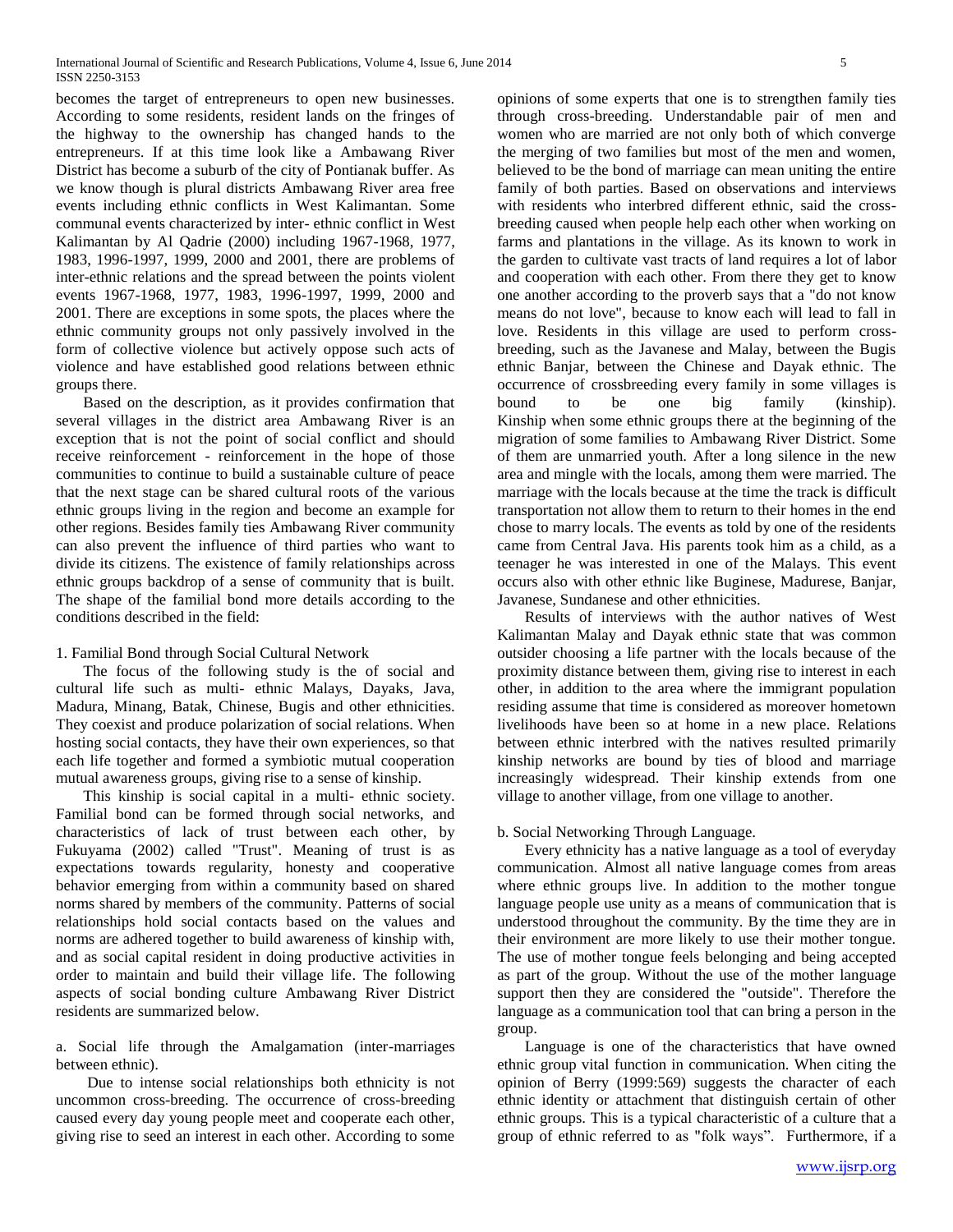term borrowed by Barth (1988:62) describes each ethnic group has an "ethnic identity" that has boundaries and cultural characteristics owned by the group. The explanation can be ascertained from the language is one part of the identity of the ethnic group.

 Language is a very effective communication tool to strengthen the sense of family of ethnic groups. The habit of using one's local language easily accepted in the new group. Through language makes getting close kinship to create a sense of sympathy with each other. The use of ethnic languages in District Ambawang river becomes a habit, like the native language of the ethnic Malays and Dayaks. According to one informant claimed exposure to the use of language here has become a habit, is not uncommon among people master a variety of languages such as Malay, Dayak or Javanese language. They mastered the language for interaction between residents. At the time when they are in the Malays neighborhood the language used is the language Malay, so when in a spontaneous environment Dayak Dayak language. Moreover, the immigrant population has always adapted to the local language, so that they have some language "Mother". This habit makes residents feel Ambawang River District one big family though different ethnic backgrounds.

#### c. Social Cultural Networking of Preservation customs form

 Each community has a different behavior that is typical with other people. This behavior forming a patterned social system where there are norms in force and adhered to members of the community. At the time Koentjaraningrat (1990:124) describes these norms are lines or direction in life called "culture". This means that culture is loading a staple lines or rules of behavior that sets the rules on what should have been done by members of the community. Rules that apply to the public according to Johnson (1986:232) serves to maintain order in society, so that it becomes a value system. General value system and has a very broad scope and complex in nature, and value systems aim to organize social life that give life direction their peoples. Each activity in the social system has a function, it means there are parts that are interconnected, reciprocal, and mutually support each play a role. Customs here is a society's culture contains a social system has functions relating to beliefs sacred and highly respected by all members of society. Preserve the public has confidence customs because this has to do with the element of life. Speaking customs Ambawang River District community is still preserved like the tradition of "robo - robo" of the Malays, the tradition of "Naik Dango" of the Dayak ethnic and "Sedeqah Bumi" of ethnic Javanese. This tradition is celebrated annually on an event that is considered sacred by the people of the community as a sign of gratitude to God who has given the safety and well-being. At the time of the celebration of all members of the various ethnic communities participated, and regarded as a symbol of kinship local community. *Robo - Robo tradition, Naik Dango and Sedeqah Bumi* cannot be separated from the people's livelihood in agriculture. The tradition is carried out as a sign of gratitude to God for good fortune and safety given to them and expected future care always got from him. How customs that still preserved the following tradition presented Robo - Robo, *Naik Dango and Sedeqah Bumi*.

#### **Robo-Robo Tradition by Malays Ethnic.**

 The origin of the tradition of *Robo-Robo* according to the narrative oral tradition derived from Pontianak regency society begins arrival Mempawah ethnic Bugis called Opu Daeng Luwuk Manambon of the Kingdom, South Sulawesi in 1148 H or 1737 Masehi (http://www.pontianak.web.id/pontianak / history - robo - robo.html ). At the beginning of this tradition to commemorate his death every year in Kuala Mempawah, but over time other than the memory of the death Daeng Manambon, it became a sacral tradition that is intended to ward off evil spirits in the sea. Robo - Robo tradition held on the Wednesday of end of Syafar month (Hijriyah). The tradition spread across some of which are in coastal areas in the District Mempawah, Kubu Raya regency and the administrative City of Singkawang. Since the coastal region is synonymous with people's livelihood as a fisherman. As known fisherman closely related to the sea as a means of livelihood. According to the fishermen, the sea full of dangers, especially weather problems, so that when the fishermen go to sea must have strong mental wading through big waves. This condition gives rise to a belief that the people in the sea there is a large power element called the "guardian of the sea". According to the belief that they could keep sea fishermen can sail calmly. The essence of this tradition closely related to the fishing community of trust, that they should be able to maintain a relationship with the sea through the guard ceremony by performing prayers and give alms offerings in the form of waste into the sea. In addition to the marine community did also a tradition in the yard with a roll mat with food safety while praying prayed to God and hope to get abundant fortune.

 Center activities especially in Kubu Raya regency centered in some districts namely in Kakap River, Pakedai Gulf and partly in the Ambawang River District. Ceremonial of this tradition not only among the Malays but of various other ethnicities together to celebrate. Based on information from one informant said we expect the Malay tradition Robo-Robo is still maintained public awareness of the art form of culture that has been passed. This activity is accompanied by other activities such as agenda popular market held one week. In addition to celebrating the tradition of being one of the main goals for the surrounding community to shop, because the highway market selling a variety of public purposes at a relatively cheap price. It is utilized by the merchant to obtain multiple benefits. The involvement of various ethnic traditions can serve as 'glue' multi-ethnic society of social relations. They create a sense of emotional involvement and sympathy, giving rise to a sense of solidarity. Based on the results of interviews with one of the residents said that the agenda of Robo-Robo is a social capital for the Kubu Raya community, especially in the districts of Ambawang River as well as to build togetherness of people from all different ethnic backgrounds.

#### *Naik Dango* Activity for Dayak Ethnic

 Tradition of *Naik Dango* of Dayak West Kalimantan performed each year. *Naik Dango* ritual activities performed after the rice harvest activities as an expression of gratitude to *Nek Jubata* (the Creator) to all the crops that have been obtained by the Dayak people. Based on the narrative Corn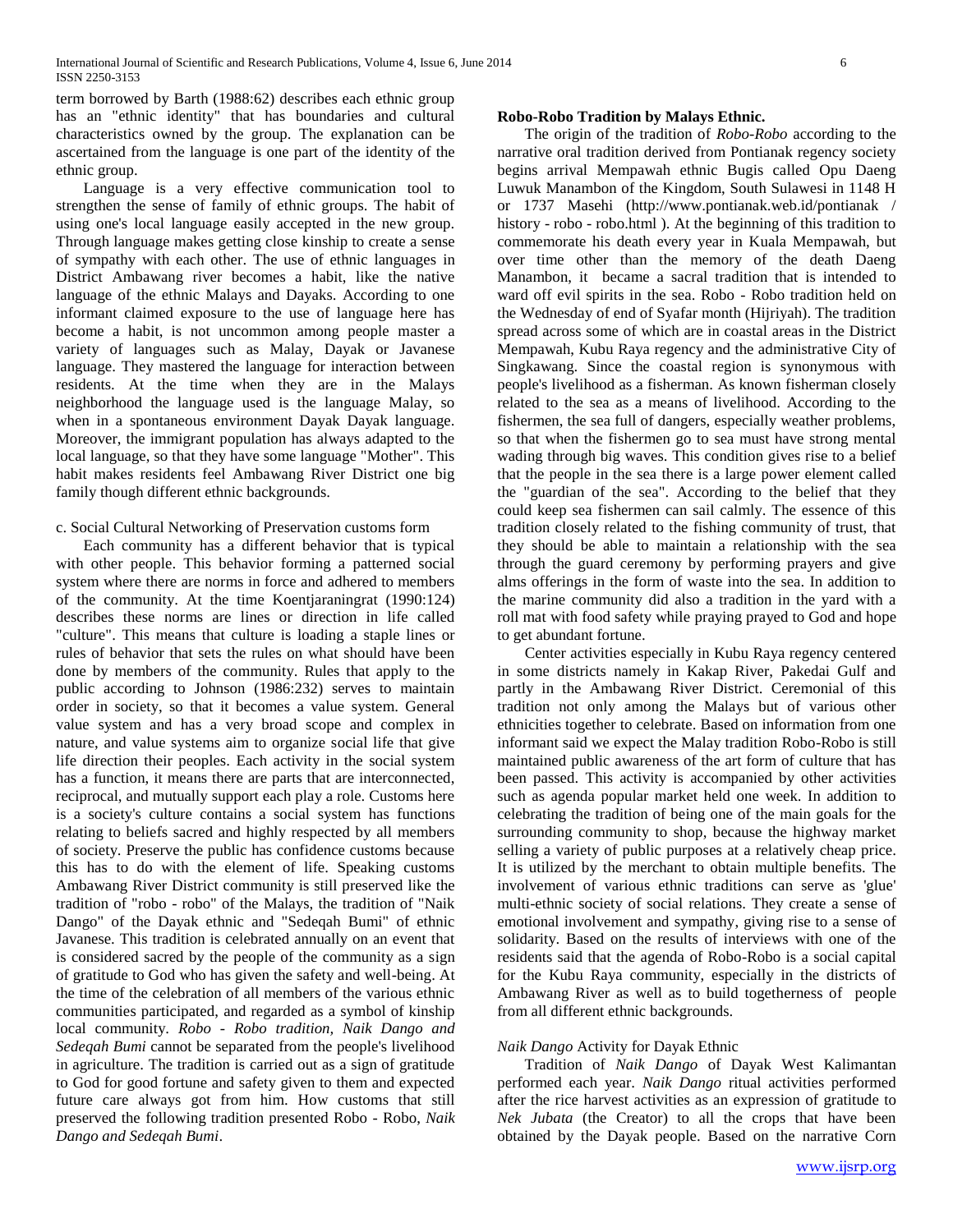(2010.Http://mengenalsukudayakdikalimantanbarat.blogspot.co me) meaning *Naik Dango* Ceremony for the Dayak community among others ; First, as a sense of gratitude for the gift of the human Jubata for giving rice as food for humans. Second, as a prayer request approval to Jubata to use rice that has been stored in *dango* rice, so the rice used is really a blessing for man and not run out quickly. Third, as a sign of the closing years of farming. Fourth, as a means to strengthen the relationship fraternity or solidarity.

 Implementation tradition of *Naik Dango Tepanya* Korek Village, because it had a long standing home (Longhouse) which is a traditional house of Dayak. Currently tradition *Naik Dango* packed into a cultural tourism event cheered by various forms of custom events, traditional arts, and exhibit various forms of traditional crafts. This celebration provides economic benefits to the community it is a main thoroughfare market by selling various items of daily needs.

#### *Sedeqah Bumi* Tradition of Javanese Ethnic.

 Central Javanese village's society still holds the majority of Javanese culture and tradition. At this location there are big houses two (2) units that serves as a place to hold cultural activities. On certain dates as the  $1<sup>st</sup>$  of the month of Safar Shura or every year is always held cultural activities *Sedeqah Bumi*. Village Community Central Java who settled in the hamlet of Great Source, Central Java Village, River District Ambawang continue to preserve the *Sedeqah Bumi* culture and a tradition passed down from generation to generation by the people there. "Earth charity event was held as a form of public gratitude upon the crops that have been obtained in a single year.

 In the cultural events, in addition to cultural and religious activities are also featured entertainment pleasures of Java - like *Campur Sari*, *Wayang kulit, Singa Barong, Pencak Silat, Hadrah* and other arts. Through the Society of Rural Communities in Central Java and guidance from community leaders in the village, some arts and traditions evolved and maintained its existence. Some arts like puppet development and lion barong. The development of Javanese tradition at this location, can be used as the center of Javanese culture development in Kubu Raya district. This activity is carried out every year after each harvest, and this has become Central Javanese tradition. Based on interviews with community leaders explained that the Java implementation is done and work together, each contributing citizens of their crops, to be processed and then distributed to other communities and eaten together at the mosque. Before the food is distributed, performed cultural attractions such as *barongan*, *Kuda lumping* and prayer together as a form of gratitude to God who has given the abundant fortune. Activities carried out by the cultural traditions of each ethnic Ambawang River District has been on the agenda at the community level every year. At the moment this tradition than as a traditional ceremony has also been packaged into a cultural tourism events in addition to preserving the cultural function also serves the surrounding communities, especially the economy. When execution of all ethnic cultural traditions involved so that the adhesive used to create a sense of community social kinship.

d. Communications Forums Network of Citizens Cross- Ethnic.

 Forum for communication between people across ethnic supported by awareness of the importance of togetherness through cross-ethnic forum as an adhesive bond of kinship between people. Through the forum created a peaceful atmosphere among residents. The benefits of this forum as a mediation between people so that they know each other based on tolerance, mutual understanding, mutual respect, mutual respect between people. This forum is also functioning as a buffer in the event of disputes between citizens, so they can anticipate conflict. Residents have had local knowledge to build unity among the citizens. So far, people have no awareness of the conflict in order to keep their village safe both among residents and outsiders. The village head, district and very influential traditional institutions create harmony among the citizens. Some social institutions established to maintain harmony among citizens social institution or social organization called the Church Board, the *Taklim Majelis*, *Taklim Dakwah*, Harmonious Society Institute Java, Madura Harmonious Society Institute, the Institute Harmony Bugis community, Mosque Youth, Cooperative Joint Unit, Kredit Union of *Pancur Kasih* (financial institutions), the Catholic Youth Association (Komka) and Christian, Association of Dayak Youth Lettoy.

 The existence of this forum has been proven to have contributed prevention of social conflicts that have occurred in West Kalimantan. Based on interviews with several people told me that our experiences when there is conflict in some regencies in West Kalimantan. Through cross-ethnic forum every citizen to form a security cordon and social safeguards to prevent provocation outsiders who want to pit in his village. Residents serve as "spy" any particular party pitting and inciting citizens. So despite the presence of unfavorable information, residents are not affected even those who pass secured by the citizens. In addition to preventing outside influences that are negative, this forum also serves as a mediator if disputes between citizens. With awareness of the conflicting parties requesting help resolve disputes warring parties.

# e. Indigenous Institutional Network

 One of the society of non-formal institutions are traditional institutions and religious institutions in the form of community harmony. Traditional institutions and religious institutions in tandem or intersect and complement each other. Sometimes traditional and religious institutions cannot be separated blends. Traditional institutions hold a central function of the social and cultural life and socioeconomic citizens. The existence of traditional institutions cannot be separated from traditional leaders (chairman of the society). The rule traditional leaders by consensus duty to preserve this tradition for generations, and function as an advisor as well as being a mediator with various parties, both internally and externally. The existence of traditional institutions in accordance with the background of ethnicity and religious affiliation of the background. The traditional institutions such as Malay traditional institutions of society, and Dayak Community, Harmonious Java Community, Harmonious Madura Society, Harmonious Buginese Society. Each of these traditional institutions to coordinate and cooperate with each other with other traditional institutions.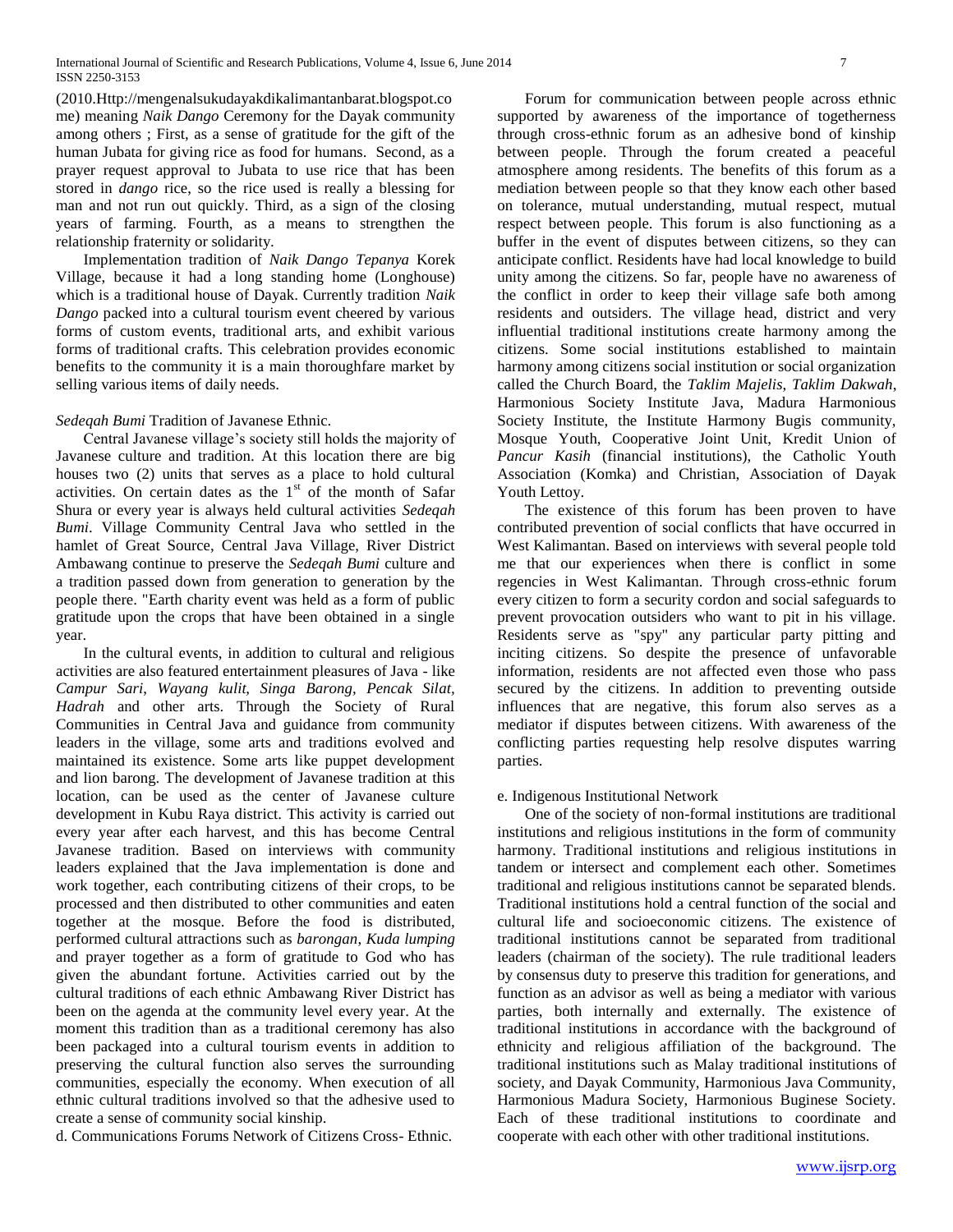The role of traditional institutions such as the real- life residents organize activities related to religious ceremonies , events and death ceremonies , wedding events , or other big days . The structure of traditional institutions has its own structure in accordance with the social system in the institution . Such as indigenous religious institutions in Muslim societies where traditional institutions are *taklim* council consisting of the panel *taklim* Mothers and the panel Fathers *taklim*. Taklim coaching under the auspices of the board of the mosque. Mosques Council is tasked to take care of all the activities of people associated with customs activities and religious activities. Similarly, the Dayak community has its own traditional institutions called Indigenous Management. According to Paul (2005) that the Institutional customs duty charge life of socioreligious and socio-cultural indigenous peoples relating to customs and customary law by the Chief of the district, in his duty aided by *Pasirah* and *Panaraga*. The Chief has the authority of a territory called *binua* (indigenous name for the region) includes several rural areas. His job deciding matters of customary law in a fair, and became chairman of the ceremonies.

 One of the roles of indigenous Dayak, Malay traditional institutions served as the settlement of disputes between residents at the village level. This Court resolved informally and obeyed by its citizens without any compulsion. For example, when there is among residents who do dispute, the residents come from different ethnic. If a dispute occurs in the area of the Dayak community, then by agreement of both parties to the conflict to be reconciled by the board according to Dayak custom. Both warring citizens reported to the board of customs. Head of the board and chief Dayak tribal councils come from other ethnic compromise the ways in which the dispute settlement. Following the agreement of both parties held settlement through ceremonial and traditional sanctions. Types of traditional ceremonies performed according to the level of mistakes made by both. The purpose of this custom ceremonies to drive away evil spirits which dwell in the hearts of both parties, and also repel evil spirits that exist in the village so that the village safe and secure. Similarly, traditional sanctions done by paying the customary form of "custom display" according to the degree of guilt.

 Family ties Ambawang River District residents have formed as consistent with the values espoused. The function of social networks on the one hand to preserve cultural traditions and values such as cultural wisdom traditions and customs, traditional institutions and inter-ethnic communication forum, but it also serves to maintain the stability of the security of the citizens. Family ties of each ethnic instrumental unify the vision and mission of the citizens base on mutual tolerance and control functions as well as residents if there is a dispute or negative influence of foreign culture that damage public morale and when the presence of the parties who want to pit the divisive family ties during was formed. The following describes the social network is also economic.

# 2. Social Networking of social – economic

 One form of familial ties of Ambawang River District residents is the presence of joint activities in the field of socioeconomy. Raises social network ties of solidarity groups as the research Fatmawati (2013:290) concerning social solidarity bond trader from Indonesia in Serikin market, Sarawak Malaysia, the bond states formed because they must be able to survive in other countries that are vulnerable to legal and security issues that arise taste the same boat between them. Similar, people in the District Ambawang river current challenges facing entrepreneurs from outside and stirring up others to divide pitting family ties that have been established. Economic social networks meant any element of society fastener when doing productive actions to boost the economy in the region without any outside intervention.

 Cooperation in the work make them interact each other and know each other. Economic social networking creates a feeling among fellow citizens because brotherhood is a mutual symbiotic relationship. The interaction effect is continuity between fellow citizens, between the members of the group to build the economy in his village. Socioeconomic institutions contributed to the economic development of its people. It also acts as a mediator when negotiating with employers and cooperation from the outside. The following describes the forms of social networking in the economy Ambawang River District, namely:

## a. Mutual Aid Network "Pangari"

 Communities in the River Ambawang district are have a culture of mutual aid that is still preserved. One of the values of cultural wisdom that contain economic values are *Pangari* culture. Corn Corn 2010. [Http://mengenalsukudayakdikalimantanbarat.](http://mengenalsukudayakdikalimantanbarat/) blogspot.com) explains the term comes from Dayak pangari Bekati'k "pangari" which means "turn". That is a job done in mutual aid to work on agricultural land in turn. *Pangari* as ingrained in society and still preserved for generations. At the time of cultivation of agricultural land Pangari done. System Pangari work done in turns according to the number of members. That if in one family sends two people then if it can turn to the sender of the person concerned was obliged to reciprocate by sending two people. So on mutual unrequited-reply. *Pangari* done every day except Sunday. *Pangari* is done in full day, start work at 8 am and return at 5 pm. During *Pangari* activities coincidence residents turn bear eating everything working the land. Each member carries only 1 canting rice per person for meal assistance. In the course of this unity and togetherness pangari stronger communities. Either at meals or finish the job. Although it works quite a long time but it feels a little while and feels light. At first culture *Pangari* done for the cultivation of agricultural work done alternately. The essence *Pangari* currently regarded as a symbol of community networks covering the whole of any type of work that complement each other.

b. Cooperation Pattern of Agricultural Land Cultivation The system of agriculture is still traditional employment, most residents work as farmers. They are communal cooperation at the level of small groups with a division of labor with no clear boundaries. Agricultural areas and plantations as a source of livelihood in the cultivation of large farms, thus providing consequences should require more labor. Labor not only recruited from family labor, but labor must be imported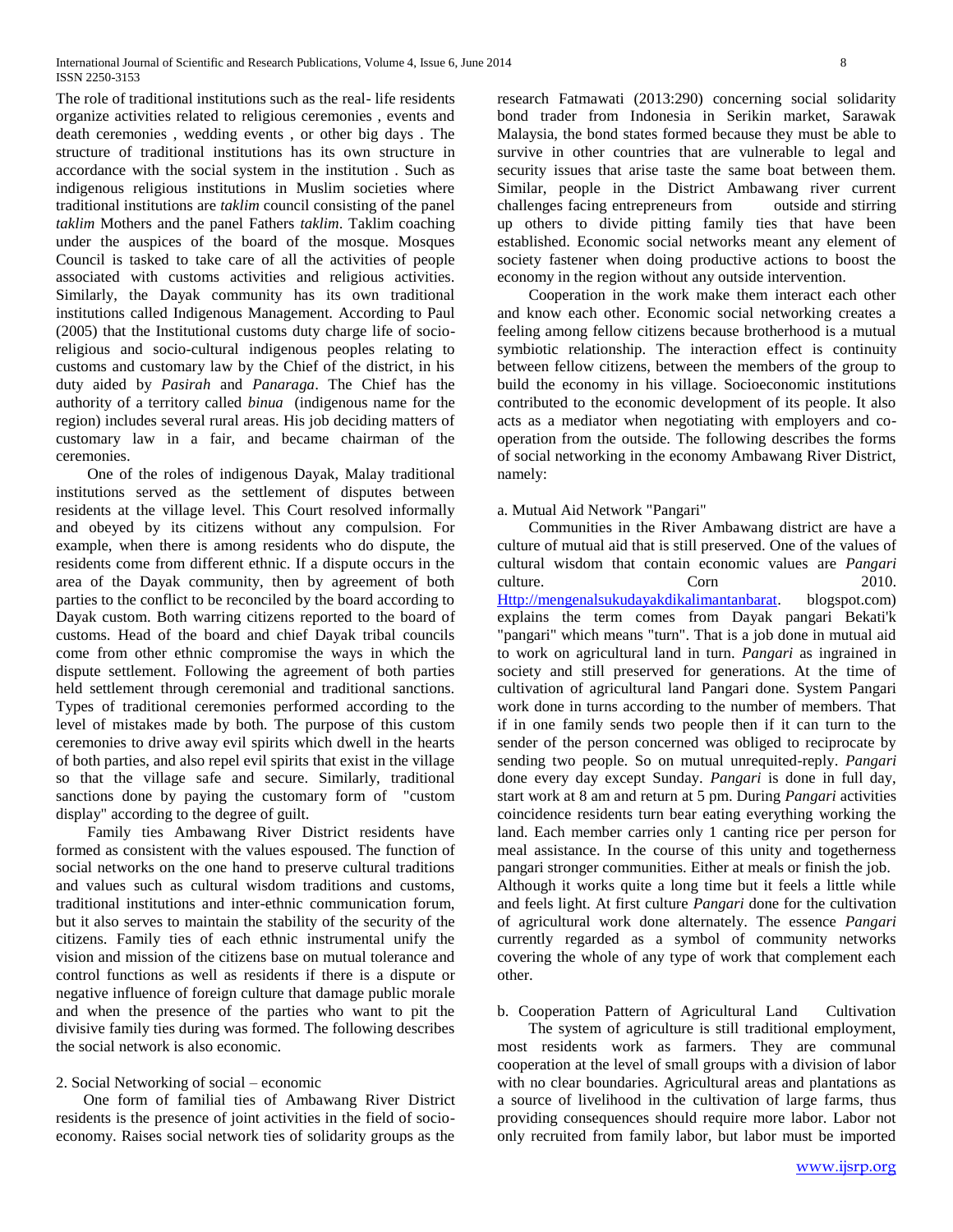from surrounding residents. Therefore, naturally the villagers together and work together regardless of who work the land and where they came from, but the emphasis is to work in order to produce goods and services for the common good. Working system is formed citizens as owners and working the land as well as doing the marketing of the product. Such as the Dayaks in the village of Match, Simpang Kanan and Lingga village rubber incise doing; such work is assisted by the Dayaks, or contrary to the pattern of wage labor or for the results depending on mutual agreement. Some residents also provide land use to the citizens (ethnic) other traditionally conducted without a formal labor contract by letter agreement. During this collaboration binder element is the presence of people trust each other. They have done this cooperation for generations of generations. As revealed by one of the residents of the Dayak ethnic group, and justified by other citizens of the ethnic Malay, Madurese, Buginese and Javanese. They are biased using other people's land by mutual agreement. Old people they have to build trust and foster a sense of togetherness among the people of different ethnic circles.

 Agricultural production and plantation resident immature large scale production. Marketing of products obtained by the collectors to the villages bit by bit. The collectors also came from local residents and sold "ketoke-toke" big business. In addition to be sold to collectors, private farmers market to customers in the city. Marketing patterns like this illustrate the interdependence between fellow citizens. Likewise, local people do not question the origins of ethnicity, even among those already bound by kinship in a large family. This bond is formed existence of cross-breeding. This is justified by Mr. H. Hadi (the interview in August 2011) by saying that our citizens for a long time already know each other, eventually interested among them to decide to get married. This hybridization is common among fellow citizens of different ethnicities .Different conditions of social life in the city Ambawang River District Subdistrict directly with Pontianak so that the population is more diverse, this is due to the number of immigrants from various ethnic groups residing there. The pattern of the original population work as farmers work began to turn to the pattern of trade, services, agro-processing rice, vegetables and fruits, even though residents in the establishment of trade micro-enterprise level. Changes in livelihood due to the opening of the residents at Ambawang River District, can be seen at several locations on the roadside, they opened small shops, open the car wash services and petrol kiosks. This new business patterns provide income and new jobs for residents, had been working in the agricultural sector to switch to the trade and services sector.

# c. Networks Financial Institutions Credit Union (CU)

As has been stated earlier that the bulk of the work patterns of the villagers in agriculture and plantations. One of the economic institutions that are in there named Credit Union (CU), which is the system's non-formal institutions are cooperative. Most people become a member of the CU. This institution as one of the local wisdom that is owned by social capital. According to information from local residents that the turnover CU already worth tens of billions, and membership of various ethnicities.

 CU forerunner to the establishment of this association according to the story comes from the Dayak people initiated to help raise capital. At the first time people cannot borrow money through a bank, they do not have collateral to borrow, so they make fund raising associations among them. CU membership Dayak people who had just come over time from other ethnic. According to a story from several informants said that the Dayak in West Kalimantan are already many established CU initiated by the Dayak people. Among existence *Pancur Kasih* CU turnover of up to hundreds of billions. The existence of the CU members and turnover are discussed based on the results of interviews with one of the administrators CU Pancur Kasih said that the number of CU in West Kalimantan is pretty much over fifty CU. Among CU that has reasonably large turnover among *Lantang Tipo CU, Pancur Kasih CU, Keling Kumang CU, dan Daya Lestari CU*. (The results of the interview in August 2011). Their presence has spread across several Kabaten West Kalimantan . CU programs in addition to providing capital loans to members also provide assistance and training to the members in agriculture and entrepreneurship. Based on the interview with Mr. Yes 'intelligences Dukang Dayak Customary Council chairman said that the management of CU not only from among the Dayaks, but none of the ethnic Malays and other ethnic. This suggests that a sense of community of the villagers for a variety of activities regardless of the background of each resident. The success of financial institutions to help its citizens CU can match the modern financial institution "banking". They form a force of social existence among citizens. Local residents were able to perform the economic development of the people without government assistance. Raising the data obtained from the members jointly develop their own financial institutions. Until now the existence of CU as one of the modern financial institution is considered community property owned by the community as local knowledge, they are able to move through the CU in the village economy.

 Network economy is an economy that raise the economic actors or productive resources interconnected in a forum of citizens and supported by a network of business and trade traditionally. Economy strengthened network functions of economic stability citizens of third-party intervention (employers) who want to take advantage of the situation. Cultural wisdom through Pangari mutual aid in land management to increase the production of agricultural and plantation residents. The existence of financial institutions Credit Union serves as a buffer of capital resilience of the villagers, the village economy is driving the acceleration of the transformation of the economy and citizens, especially citizens of various ethnic majority, Malay, Dayak, Buginese, Javanese and Madurese. The existence of the Credit Union is currently able to compete with modern banking financial institutions managed professional management to institute CU into a financial institution that can provide an outlet for people who need venture capital. For the people in the Ambawang River District since the opening of access roads and toll bridges provide ease of access of citizens to the outside economic resources such as the ability to absorb information,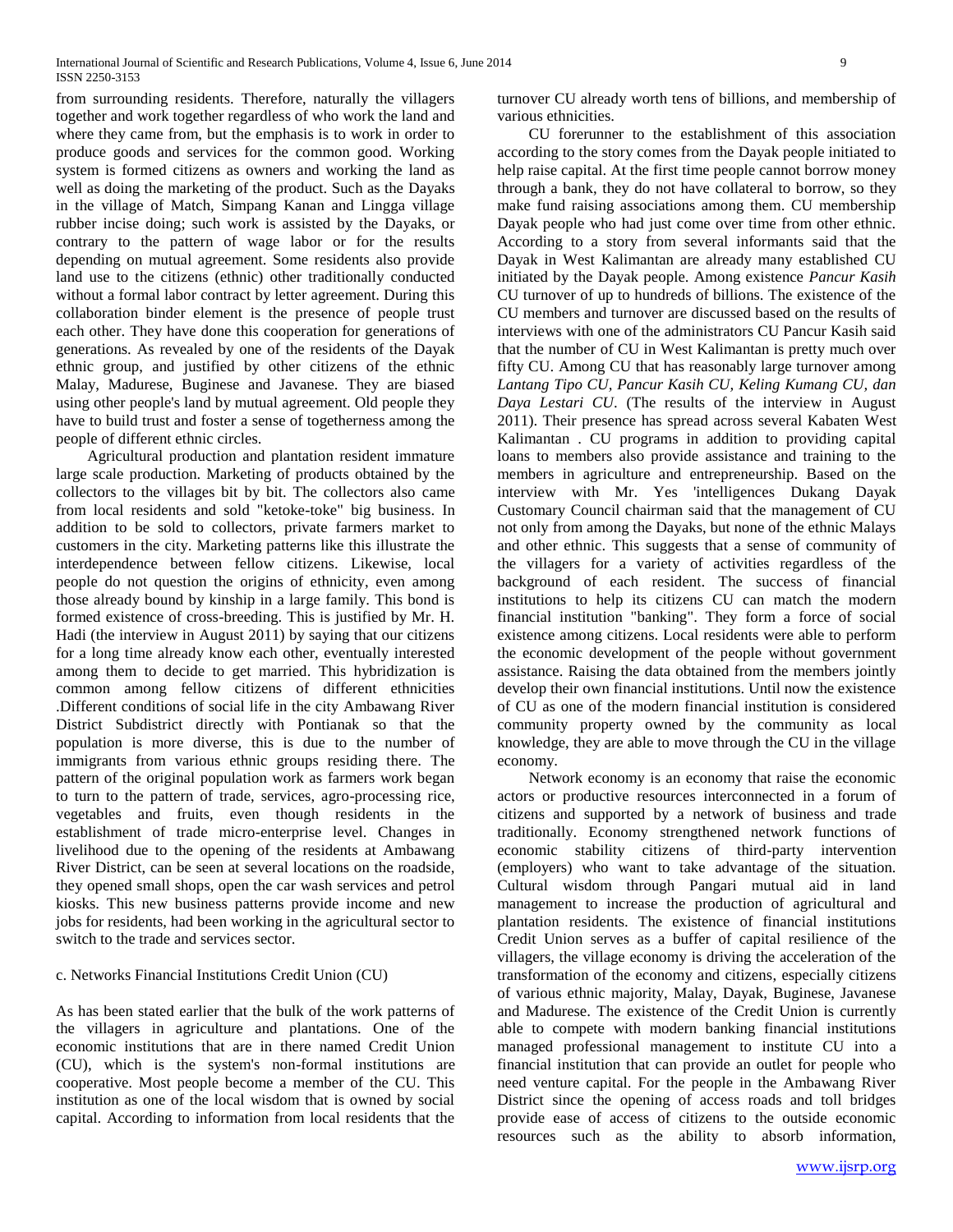opportunities and market capitalization and appropriate technology, especially the cultivation of horticulture that can support rural development and new business.

 Perform a transformation of society livelihoods of farmers into growing trade leads and business services by processing of plantation crops and agriculture. Developing economic stability with increasing existence of public financial institutions in developing economies in the village. Besides the existence of socioeconomic network empower citizens and economic enterprises productive able to establish business partnerships with third parties (employers), especially in the production and marketing of agricultural products as well distribution. Where

previously the function of the social network is still traditional, the current social network functions are packed through modern technology so beneficial to the improvement of living standards through economic development for communities of color. If citizens can prosper and strengthen family ties will not be affected by outside parties who want to divide. Residents of Ambawang River districts realized by strengthening family ties serve as "social security" to prevent inter- ethnic conflict. Based on a study of the concept and field studies following details via skematika described as follows:



Description: Schematic Association of Multi Ethnic community Kinship

# IV. CONCLUSIONS

 1. Ambawang River District development since the opening of the toll bridge connects the city of Pontianak with previously isolated Ambawang River District is now open and provides an easy area residents to access a positive culture from outside influences such as the ability to absorb information, obtain market opportunities to sell agricultural products and access to capital. Where previously people's livelihood in agriculture are now beginning to open up new trade and business services. Besides the geographical location is very strategic Ambawang River District as a buffer Pontianak city, at strategic locations became the target of investors to develop business in that place. With regard to the very rapid population growth, giving rise to interest in immigrant communities to live there.

 2. Bond of kinship society River District Ambawang as social capital derived from the values of wisdom that are still maintained and preserved. Social networks and cultural traditions and customs, traditional institutions and inter- ethnic communication forum, serves as a cultural heritage also serves to maintain the security and stability of society. In contrast to the economic network functions based on values such as cultural wisdom Pangari and financial institutions can strengthen the stability of the credit union and the community to develop and drive the economy.

#### **REFERENCES**

- [1] Alqadrie, Syarif Ibrahim, dkk. 2000. Pertikaian Antara Komunitas Madura Kalbar Dengan Komunitas Dayak Di Kawasan Pedalaman Tahun 1996/1997, Dan Antara Komunitas Madura Sambas Dengan Komunitas Melayu Sambas tahun 1998/1999 Di Kalimantan Barat, Hasil Penelitian Atas Kerjasama YIIS, Jakarta dengan Fisipol Untan, Jakarta YIIS.
- [2] Alwasilah, A. Chaedar. 2003. Pokoknya Kualitatif. Dasar-dasar Merancang dan Melakukan Penelitian Kualitatif. Bandung: Pustaka Jaya.